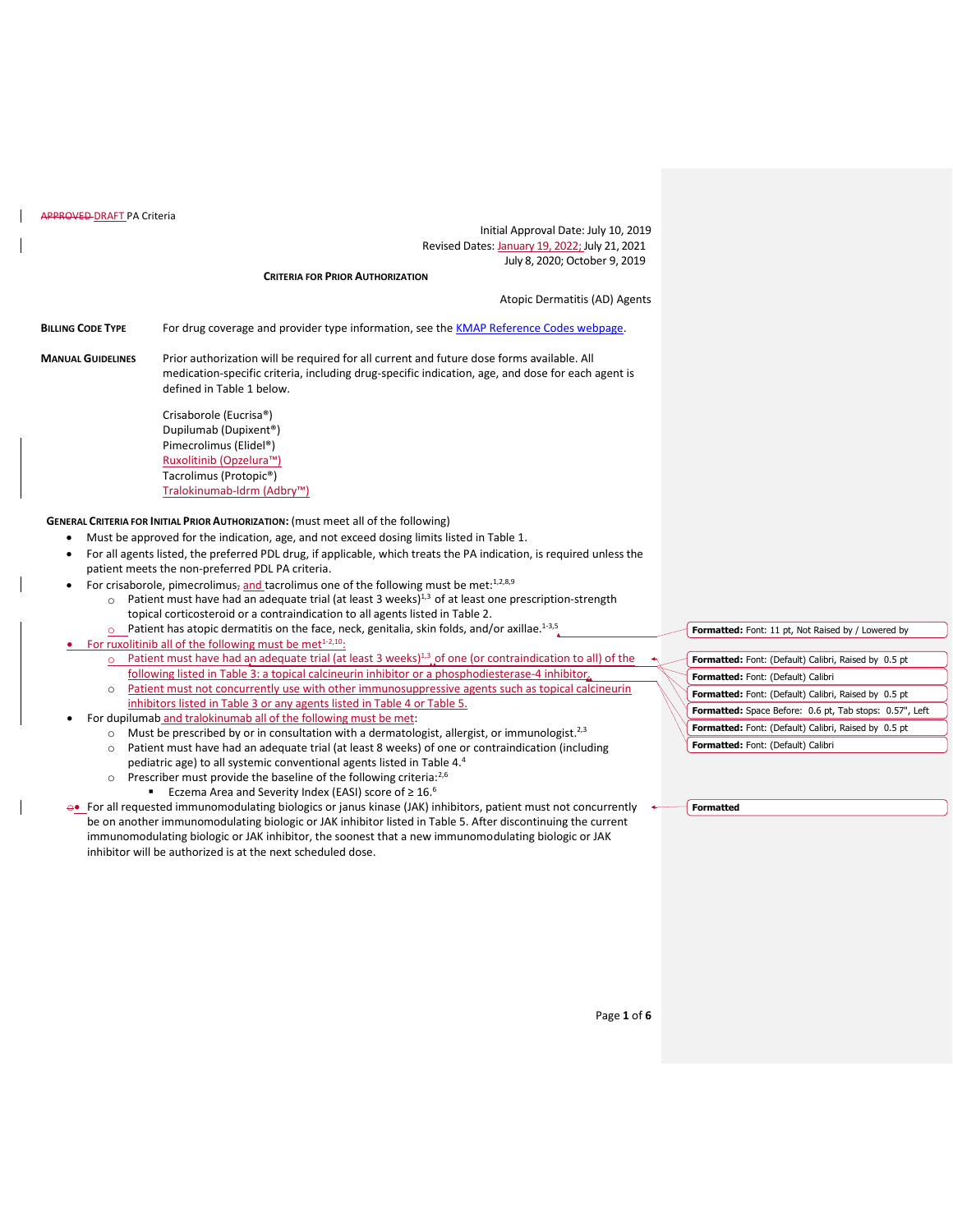APPROVED DRAFT PA Criteria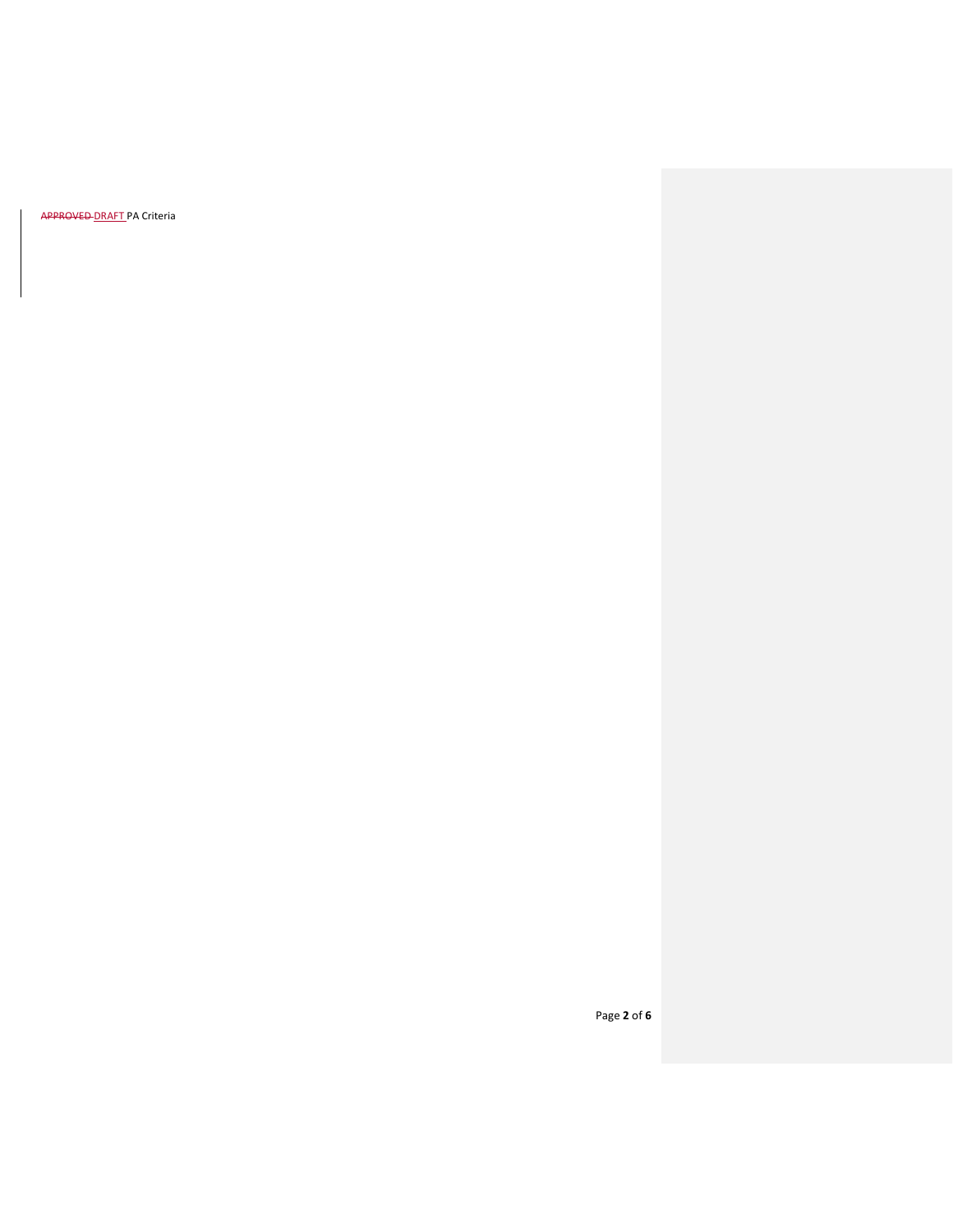| <b>APPROVED DRAFT PA Criteria</b><br>-Table 1. FDA-approved age and dosing limits for Atopic Dermatitis (AD) Agents. <sup>6-119</sup> |                                  |                 |                                                                                                                                |                            |  |
|---------------------------------------------------------------------------------------------------------------------------------------|----------------------------------|-----------------|--------------------------------------------------------------------------------------------------------------------------------|----------------------------|--|
| <b>Medication</b>                                                                                                                     | Indication(s) $ $ Age            |                 | <b>Dosing Limits</b>                                                                                                           |                            |  |
|                                                                                                                                       |                                  |                 | <b>Calcineurin Inhibitors</b>                                                                                                  |                            |  |
| Pimecrolimus (Elidel®)                                                                                                                | Mild to<br>moderate<br>AD        | $\geq$ 2 years  | Thin layer applied twice daily                                                                                                 |                            |  |
| Tacrolimus (Protopic®)                                                                                                                | Moderate to<br>severe AD         | $\geq$ 2 years  | Ages 16 years and older: 0.03% or 0.1% thin layer applied<br>twice daily                                                       |                            |  |
|                                                                                                                                       |                                  |                 | Ages 2 to 15 years: 0.03% thin layer applied twice daily                                                                       |                            |  |
|                                                                                                                                       |                                  |                 | <b>Janus Kinase Inhibitor</b>                                                                                                  | <b>Formatted: Centered</b> |  |
| Ruxolitinib (Opzelura™)                                                                                                               | Mild to                          | $\geq$ 12 years | Thin layer applied twice daily to affected areas of up to                                                                      | <b>Formatted Table</b>     |  |
|                                                                                                                                       | moderate                         |                 | 20% body surface area $-$ do not use more than 60 grams                                                                        | Formatted: Font: Bold      |  |
|                                                                                                                                       | <b>AD</b>                        |                 | per week                                                                                                                       |                            |  |
|                                                                                                                                       |                                  |                 | Phosphodiesterase-4 Enzyme Inhibitor                                                                                           |                            |  |
| Crisaborole (Eucrisa®)                                                                                                                | Mild to<br>moderate<br><b>AD</b> | $\geq$ 3 months | Thin layer applied twice daily                                                                                                 |                            |  |
|                                                                                                                                       |                                  |                 | <b>Interleukin-4 Receptor Antagonists</b>                                                                                      |                            |  |
| Dupilumab (Dupixent <sup>®</sup> )                                                                                                    | Moderate to<br>severe AD         | $\geq 6$ years  | Adults: 600 mg (given as two 300 mg injections) initially SC<br>followed by 300 mg every other week                            |                            |  |
|                                                                                                                                       |                                  |                 | Ages 6 to 17 years:<br>15 to < 30 kg: 600 mg (given as two 300 mg injections)<br>initially SC followed by 300 mg every 4 weeks |                            |  |
|                                                                                                                                       |                                  |                 | 30 to < 60 kg: 400 mg (given as two 200 mg injections)<br>initially SC followed by 200 mg every other week                     |                            |  |
|                                                                                                                                       |                                  |                 | $\geq$ 60 kg: 600 mg (given as two 300 mg injections) initially                                                                |                            |  |
|                                                                                                                                       |                                  |                 | SC followed by 300 mg every other week<br><b>Interleukin-13 Receptor Antagonists</b>                                           | <b>Formatted: Centered</b> |  |
| Tralokinumab-ldrm                                                                                                                     | Moderate to                      | $\geq$ 18 years | 600 mg (given as four 150 mg injections) initially SC                                                                          |                            |  |
| (Adbry™)                                                                                                                              | severe AD                        |                 | followed by 300 mg every other week                                                                                            | <b>Formatted Table</b>     |  |
|                                                                                                                                       |                                  |                 |                                                                                                                                | Formatted: Font: Bold      |  |

C: subcutaneous

 $\overline{\phantom{a}}$ 

**CRITERIA FOR RENEWAL PRIOR AUTHORIZATION:** (must meet all of the following)

• Must not exceed dosing limits listed in Table 1.

• For crisaborole, pimecrolimus, ruxolitinib and tacrolimus: Prescriber must attest that the patient has received clinical benefit from continued treatment with the requested medication.

- For dupilumab and tralokinumab:
	- o Patient has documented response compared to baseline in at least one of the following measurements: ■ EASI improvement ≥ 75% compared to baseline.<sup>6</sup>
- For all requested biologics or janus kinase (JAK) inhibitors, patient must not concurrently be on another biologic or JAK inhibitor listed in Table 5. After discontinuing the current biologic or JAK inhibitor, the soonest that a new biologic or JAK inhibitor will be authorized is at the next scheduled dose.

**LENGTH OF APPROVAL (INITIAL AND RENEWAL):** 12 months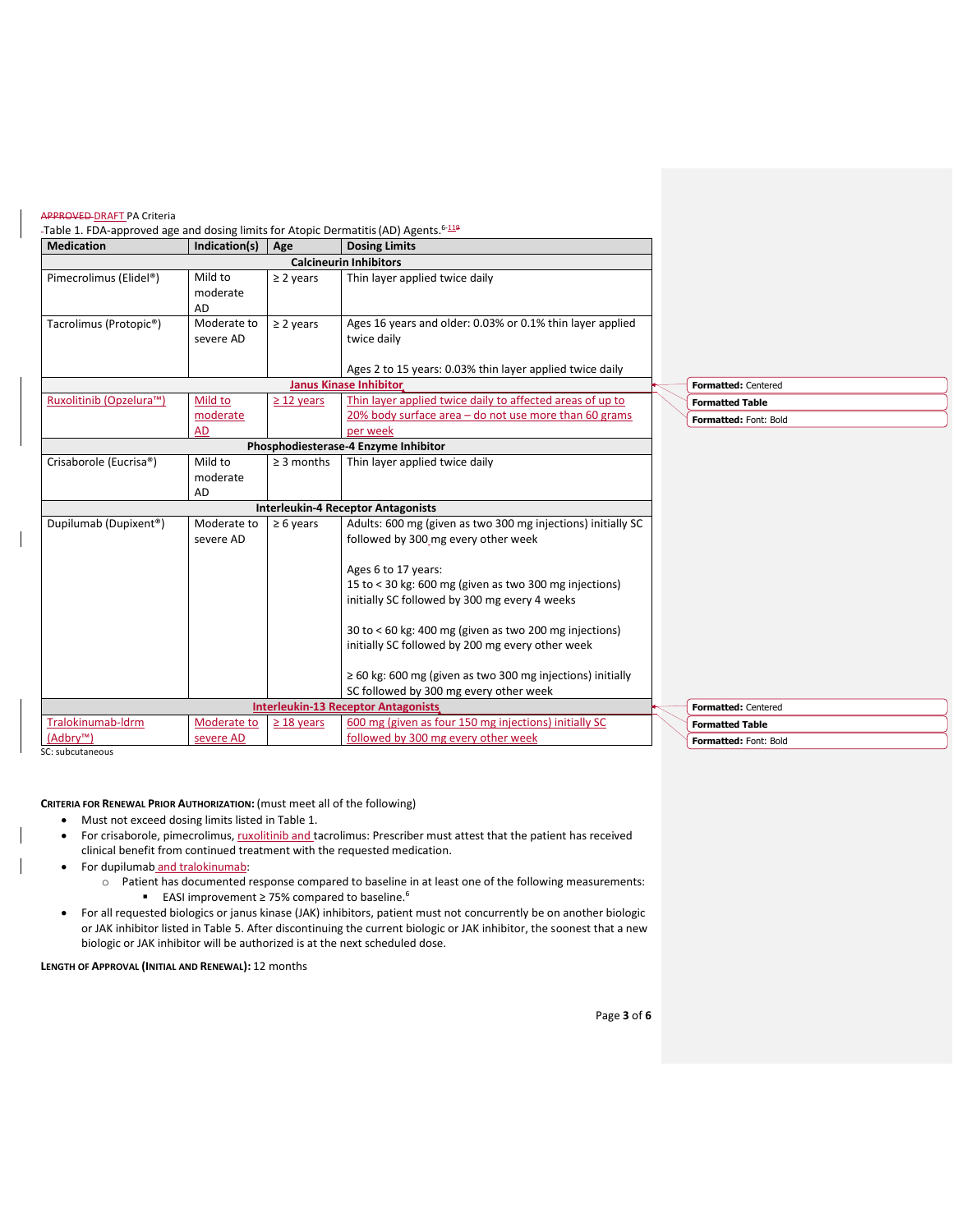# APPROVED DRAFT PA Criteria

**FOR DRUGS THAT HAVE A CURRENT PA REQUIREMENT, BUT NOT FOR THE NEWLY APPROVED INDICATIONS, FOR OTHER FDA-APPROVED INDICATIONS, AND FOR CHANGES TO AGE REQUIREMENTS NOT LISTED WITHIN THE PA CRITERIA:**

• **THE PA REQUEST WILL BE REVIEWED BASED UPON THE FOLLOWING PACKAGE INSERT INFORMATION: INDICATION, AGE, DOSE, AND ANY PRE-REQUISITE TREATMENT REQUIREMENTS FOR THAT INDICATION.**

## **LENGTH OF APPROVAL (INITIAL AND RENEWAL):** 12 MONTHS

Table 2. List of topical corticosteroids in the treatment of atopic dermatitis.<sup>1</sup>

| <b>Topical Corticosteroid Agents</b>                                                                            |
|-----------------------------------------------------------------------------------------------------------------|
| Alclometasone (Aclovate)                                                                                        |
| Amcinonide (Cyclocort)                                                                                          |
| Betamethasone (AlphaTrex, Diprolene, Diprolene AF)                                                              |
| Clobetasol (Clobex, Clobex Spray, Clodan, Cormax Scalp Application, Impoyz, Olux, Olux-E, Temovate, Temovate E) |
| Clocortolone (Cloderm)                                                                                          |
| Desonide (Desonate, DesOwen, LoKara, Tridesilon, Verdeso)                                                       |
| Desoximetasone (Topicort)                                                                                       |
| Flurandrenolide (Cordran, Nolix)                                                                                |
| Fluticasone (Beser, Cutivate)                                                                                   |
| Halcinonide (Halog)                                                                                             |
| Halobetasol (Halac, Ultravate)                                                                                  |
| Hydrocortisone (Cortizone, Westcort)                                                                            |
| Mometasone (Elocon)                                                                                             |
| Prednicarbate (Dermatop)                                                                                        |
| Triamcinolone (Kenalog, Trianex, Triderm)                                                                       |

### Table 3. List of topical conventional therapy in the treatment of atopic dermatitis.<sup>1,6</sup>

|                                               | <b>Topical Conventional Agents</b> |
|-----------------------------------------------|------------------------------------|
| <b>Calcineurin Inhibitors</b>                 | Phosphodiesterase-4 Inhibitors     |
| Protopic <sup>®</sup> (tacrolimus 1% & 0.03%) | Eucrisa® (crisaborole)             |
| Elidel <sup>®</sup> (pimecrolimus 1%)         |                                    |

### Table 4. List of systemic conventional therapy in the treatment of atopic dermatitis.<sup>1,6</sup>

| <b>Systemic Conventional Agents</b>                                   |
|-----------------------------------------------------------------------|
| Gengraf <sup>®</sup> , Neoral <sup>®</sup> (cyclosporine)             |
| Azasan®, Imuran® (azathioprine)                                       |
| Trexall®, Rheumatrex®, Otrexup®, Rasuvo® (methotrexate)               |
| CellCept <sup>®</sup> , Myfortic <sup>®</sup> (mycophenolate mofetil) |

Table 5. List of immunomodulating biologic agents/janus kinase inhibitors (agents not to be used concurrently).

|                                     | <b>Biologic Agents/Janus Kinase Inhibitors</b> |                                 |
|-------------------------------------|------------------------------------------------|---------------------------------|
| Actemra <sup>®</sup> (tocilizumab)  | Ilumya™ (tildrakizumab-asmn)                   | Silig <sup>®</sup> (brodalumab) |
| Adbry <sup>™</sup> (tralokinumab)   | Kevzara® (sarilumab)                           | Simponi® (golimumab)            |
| Benlysta® (belimumab)               | Kineret <sup>®</sup> (anakinra)                | Simponi Aria (golimumab)        |
| Cimzia <sup>®</sup> (certolizumab)  | Nucala <sup>®</sup> (mepolizumab)              | Skyrizi™ (risankizumab-rzaa)    |
| Cingair <sup>®</sup> (reslizumab)   | Olumiant <sup>®</sup> (baricitinib)            | Stelara® (ustekinumab)          |
| Cosentyx <sup>®</sup> (secukinumab) | Opzelura <sup>™</sup> (ruxolitinib)            | Taltz® (ixekizumab)             |
| Dupixent <sup>®</sup> (dupilumab)   | Orencia <sup>®</sup> (abatacept)               | Tezspire™ (tezepelumab-ekko)    |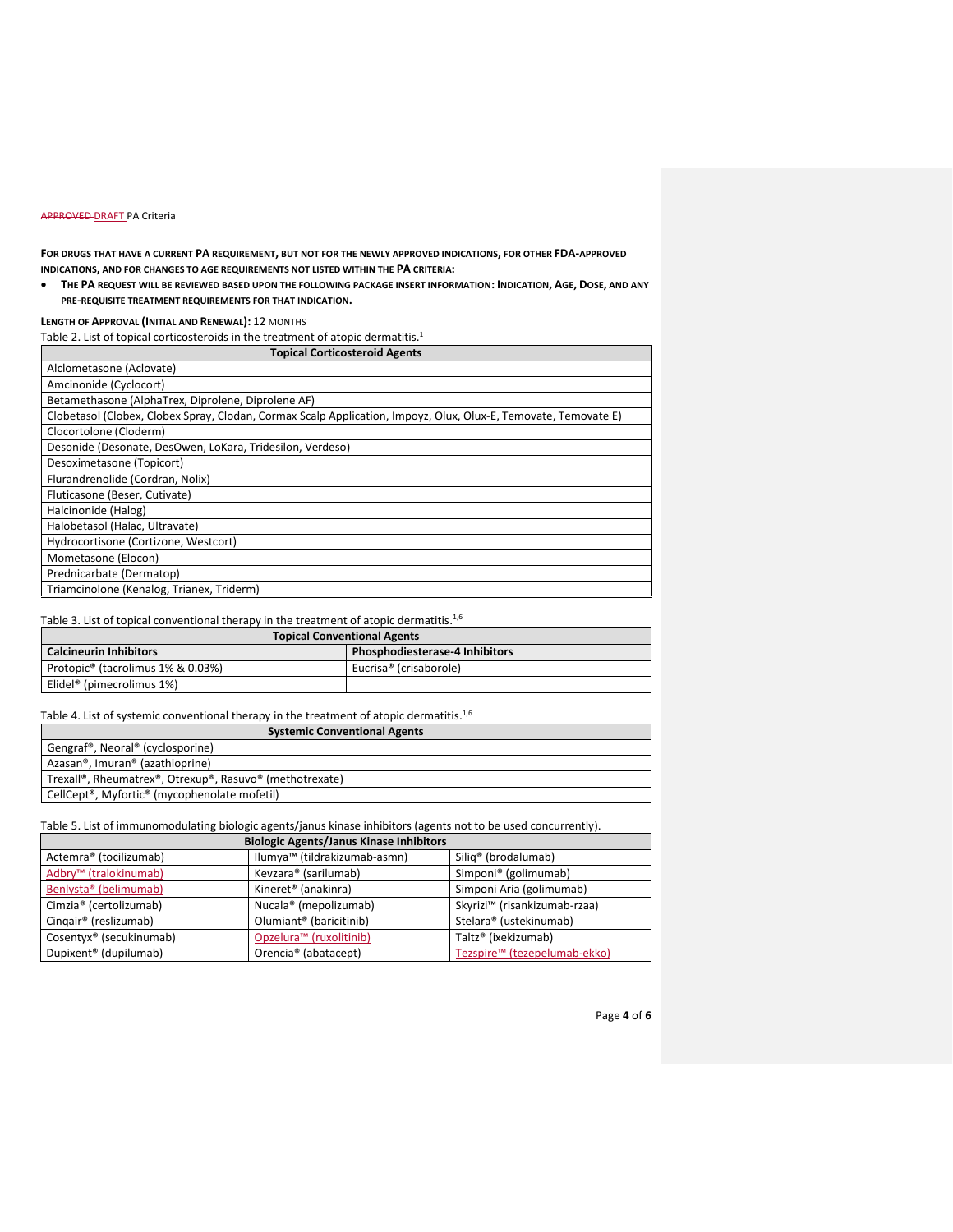#### APPROVED-DRAFT PA Criteria

|                                                       | <b>Biologic Agents/Janus Kinase Inhibitors</b> |                                       |
|-------------------------------------------------------|------------------------------------------------|---------------------------------------|
| Enbrel <sup>®</sup> (etanercept) & biosimilars        | Remicade® (infliximab) & biosimilars           | Tremfya® (guselkumab)                 |
| (Erelzi <sup>™</sup> , Eticovo®)                      | (Avsola™, Inflectra®, Ixifi™,                  |                                       |
|                                                       | Renflexis <sup>®</sup> )                       |                                       |
| Entyvio <sup>®</sup> (vedolizumab)                    | Rinvoq™ (upadacitinib)                         | Tysabri® (natalizumab)                |
| Fasenra™ (benralizumab)                               | Rituxan <sup>®</sup> (rituximab) & biosimilars | Xeljanz® (tofacitinib)                |
|                                                       | (Riabni™, Ruxience™, Truxima®)                 |                                       |
| Humira® (adalimumab) & biosimilars                    | Rituxan Hycela™                                | Xeljanz XR <sup>®</sup> (tofacitinib) |
| (Abrilada™, Amjevita™, Cyltezo™,                      | (rituximab/hyaluronidase)                      |                                       |
| Hulio <sup>™</sup> , Hyrimoz <sup>™</sup> , Yusimry™) |                                                |                                       |
| Ilaris <sup>®</sup> (canakinumab)                     | Saphnelo <sup>™</sup> (anifrolumab)            | Xolair <sup>®</sup> (omalizumab)      |
|                                                       |                                                | Amevive <sup>®</sup> (alefacept)      |

## References

- 1. Guidelines of care for the management of atopic dermatitis. J Am Acad Dermatol. 2014; 70:116-32, 327-49. Available a[t https://www.aad.org/practicecenter/quality/clinical-guidelines.](https://www.aad.org/practicecenter/quality/clinical-guidelines) Accessed 6/2/20.
- 2. Boguniewicz M, Fonacier L, Guttman-Yassky E, et al. Atopic dermatitis yardstick: practical recommendations for an evolving therapeutic landscape. Ann Allergy Asthma Immunol. 2018;120:10–22.e2. Available at [https://www.annallergy.org/article/S1081-1206\(17\)31260-7/fulltext.](https://www.annallergy.org/article/S1081-1206(17)31260-7/fulltext) Accessed6/2/20.
- 3. Wollenberg A, Barbarot S, Bieber T, et al. Consensus-based European guidelines for treatment of atopic eczema (atopic dermatitis) in adults and children: part I. J Eur Acad Dermatol Venereol. 2018;32:657–682. Available at [https://www.eadv.org/clinical-guidelines.](https://www.eadv.org/clinical-guidelines) Accessed 6/2/20.
- 4. Wollenberg A, Barbarot S, Bieber T, et al. Consensus-based European guidelines for treatment of atopic eczema (atopic dermatitis) in adults and children: part II. J Eur Acad Dermatol Venereol. 2018;32:850-878. Available at [https://www.eadv.org/clinical-guidelines.](https://www.eadv.org/clinical-guidelines) Accessed6/2/20.
- 5. Current guidelines for the evaluation and management of atopic dermatitis: A comparison of the Joint Task Force Practice Parameter and American Academy of Dermatology guidelines. J Allergy Clin Immunol 2017;139(4)S49-S57. Available at [https://www.sciencedirect.com/science/article/pii/S0091674917301495.](https://www.sciencedirect.com/science/article/pii/S0091674917301495) Accessed on6/2/20.
- 6. Dupixent (dupilumab) [package insert]. Tarrytown, NY: Regeneron Pharmaceuticals, Inc., Sanofi Genzyme; October 2021May 2020.
- 7. Eucrisa Ointment 2% (crisaborole) [package insert]. New York, NY: Pfizer Labs; March April 2020.
- 8. Elidel (pimecrolimus) [package insert]. Bridgewater, NJ: Valeant Pharmaceuticals; December 2017.
- 9. Protopic (tacrolimus) [package insert]. Madison, NJ: LEO Pharma Inc; February 2019.
- 10. Opzelura (ruxolitinib) [package insert]. Wilmington, DE: Incyte Corporation; September 2021.

9.11. Adbry (tralokinumab-ldrm) [package insert]. Madison, NJ: LEO Pharma A/S; December 2021.

| <b>DRUG LITHIZATION REVIEW COMMITTEE CHAIR</b> | <b>DUADMACY DROCRAM MANIACER</b>                                                                                                                                                                                               |
|------------------------------------------------|--------------------------------------------------------------------------------------------------------------------------------------------------------------------------------------------------------------------------------|
|                                                |                                                                                                                                                                                                                                |
|                                                | <b>DIVICION OF HEALTH CARE EINIANCE</b>                                                                                                                                                                                        |
|                                                | E WAS ARRESTED FOR THE REPORT OF THE RESIDENCE OF A VEHICLE AND THE RESIDENCE OF THE RESIDENCE OF THE RESIDENCE OF THE RESIDENCE OF THE RESIDENCE OF THE RESIDENCE OF THE RESIDENCE OF THE RESIDENCE OF THE RESIDENCE OF THE R |
|                                                | <b><i>KANCAS DEDADTMENT OF HEALTH AND ENVIDONMENT</i></b>                                                                                                                                                                      |
|                                                | EN ANN IT AN 1972 YN Y YN YN YN YN Y DELWYDDI Y AN Y DDIFAN Y LLYDIAU YN Y NHAETHAU Y DDIFAD                                                                                                                                   |